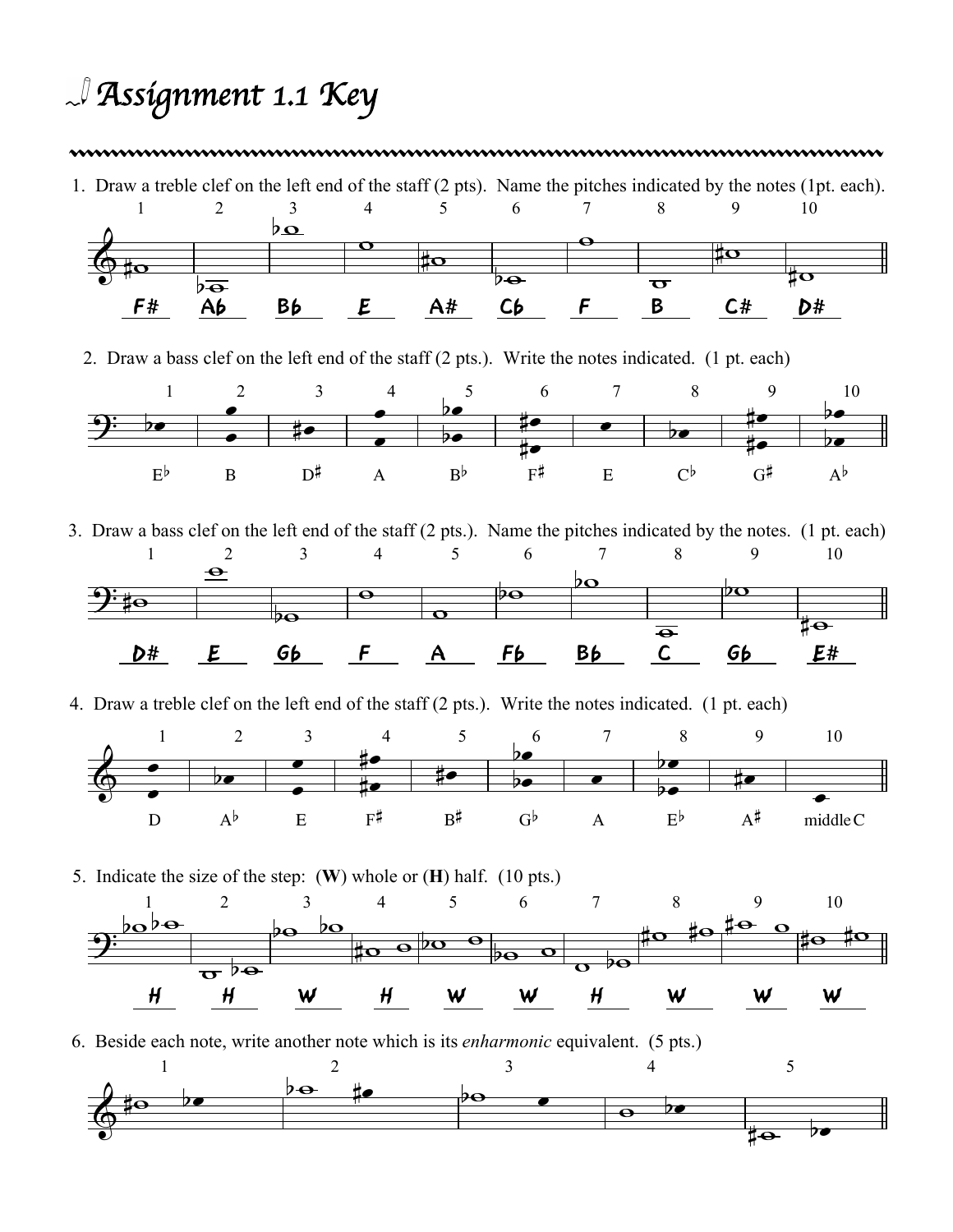## *Introduction to Music Theory/Assignment 1.1 Key*

7. Rewrite the notes to show where they would be written in the opposite clef. Each pair must represent the exact same location on the keyboard. (10 pts.)



8. On the keyboard below, locate the pitches from #7 above, and place their corresponding numbers on the correct keys. "Middle C" is the C located in the middle of this keyboard. Some keys may be used more than once. (See my example) (10 pts.)



9. Five pitches are numbered on the keyboard below. Notate their correct pitches on the treble clef provided. Again, "Middle C" is located in the middle of this keyboard. (5 pts.)